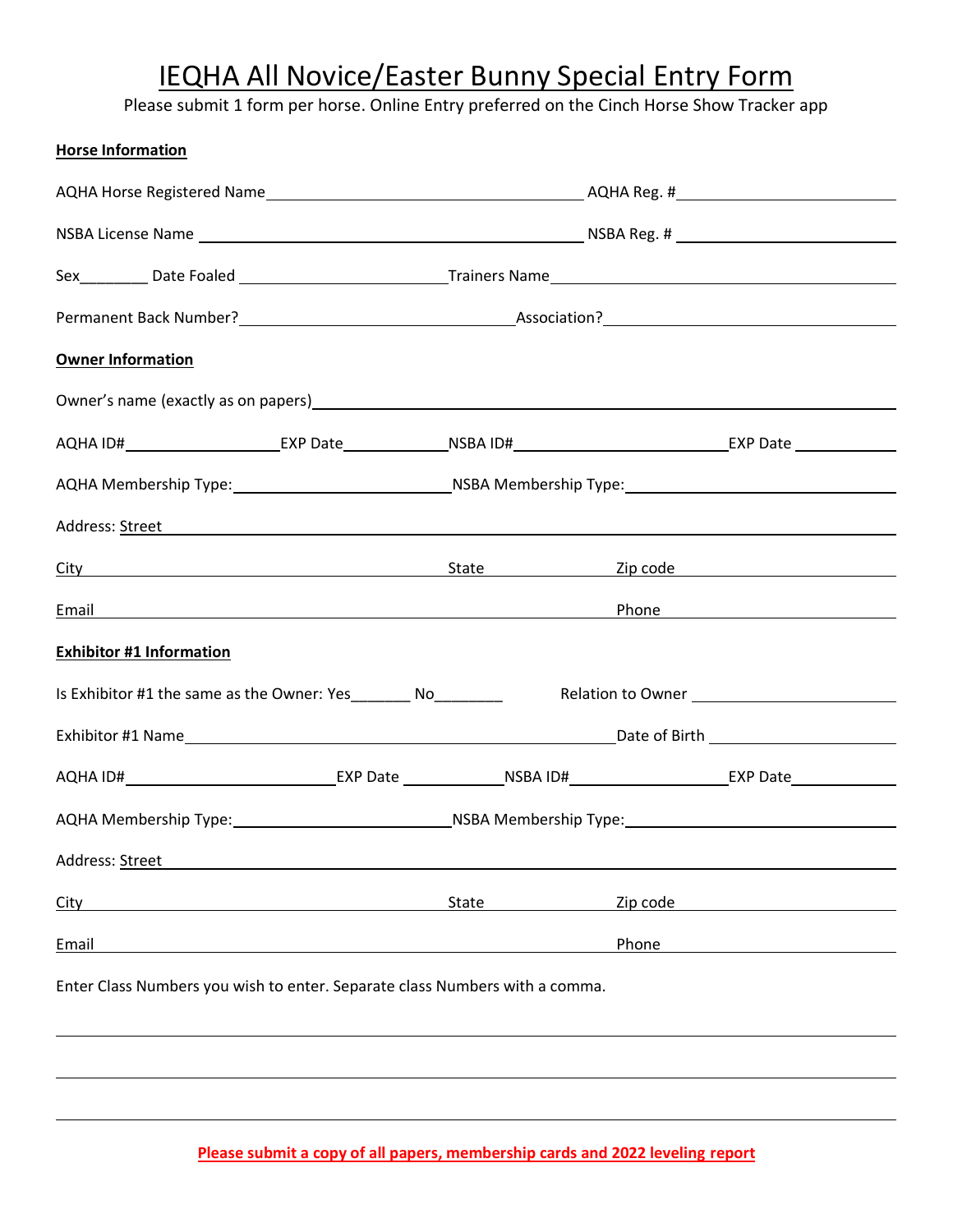#### **Exhibitor #2 Information**

| Is Exhibitor #2 the same as the Owner: Yes__________ No_________                                                                                                                                                                    |  |                                                                                       |  |                                                                                                                                                                                                                               |  |
|-------------------------------------------------------------------------------------------------------------------------------------------------------------------------------------------------------------------------------------|--|---------------------------------------------------------------------------------------|--|-------------------------------------------------------------------------------------------------------------------------------------------------------------------------------------------------------------------------------|--|
|                                                                                                                                                                                                                                     |  |                                                                                       |  |                                                                                                                                                                                                                               |  |
|                                                                                                                                                                                                                                     |  |                                                                                       |  |                                                                                                                                                                                                                               |  |
| AQHA Membership Type: 1990-1990-1990-2003 NSBA Membership Type: 1990-2004 NSBA Membership Type:                                                                                                                                     |  |                                                                                       |  |                                                                                                                                                                                                                               |  |
|                                                                                                                                                                                                                                     |  |                                                                                       |  |                                                                                                                                                                                                                               |  |
| <u>City</u> City City State City State City State City Code City Contact City City Code City Code City Code City Code City Code City Code City Code City Code City Code City Code City Code City Code City Code City Code City Code |  |                                                                                       |  |                                                                                                                                                                                                                               |  |
| Email Phone Phone Phone Phone Phone Phone Phone Phone Phone Phone Phone Phone Phone Phone Phone Phone Phone Phone Phone Phone Phone Phone Phone Phone Phone Phone Phone Phone Phone Phone Phone Phone Phone Phone Phone Phone       |  |                                                                                       |  |                                                                                                                                                                                                                               |  |
| Enter Class Numbers you wish to enter. Separate class Numbers with a comma.                                                                                                                                                         |  |                                                                                       |  |                                                                                                                                                                                                                               |  |
|                                                                                                                                                                                                                                     |  |                                                                                       |  |                                                                                                                                                                                                                               |  |
| ,我们也不会有什么。""我们的人,我们也不会有什么?""我们的人,我们也不会有什么?""我们的人,我们也不会有什么?""我们的人,我们也不会有什么?""我们的人                                                                                                                                                    |  |                                                                                       |  |                                                                                                                                                                                                                               |  |
| <b>Exhibitor #3 Information</b>                                                                                                                                                                                                     |  |                                                                                       |  |                                                                                                                                                                                                                               |  |
| Is Exhibitor #3 the same as the Owner: Yes __________ No__________                                                                                                                                                                  |  |                                                                                       |  |                                                                                                                                                                                                                               |  |
|                                                                                                                                                                                                                                     |  |                                                                                       |  |                                                                                                                                                                                                                               |  |
|                                                                                                                                                                                                                                     |  |                                                                                       |  |                                                                                                                                                                                                                               |  |
|                                                                                                                                                                                                                                     |  | AQHA Membership Type: 1990-1990 MSBA Membership Type: 1990-2000 MSBA Membership Type: |  |                                                                                                                                                                                                                               |  |
| Address: Street Address: According to the Address: Address: Address: Address: Address: Address: Address: Address: Address: Address: Address: Address: Address: Address: Address: Address: Address: Address: Address: Address:       |  |                                                                                       |  |                                                                                                                                                                                                                               |  |
| City City City City Contact City Contact City Contact City Contact City Contact City Contact City Contact City                                                                                                                      |  |                                                                                       |  |                                                                                                                                                                                                                               |  |
| Email <b>Example 2018</b> The Contract of the Contract of the Contract of the Contract of the Contract of the Contract of the Contract of the Contract of the Contract of the Contract of the Contract of the Contract of the Contr |  |                                                                                       |  | Phone and the contract of the contract of the contract of the contract of the contract of the contract of the contract of the contract of the contract of the contract of the contract of the contract of the contract of the |  |
| Enter Class Numbers you wish to enter. Separate class Numbers with a comma.                                                                                                                                                         |  |                                                                                       |  |                                                                                                                                                                                                                               |  |

 **Please submit a copy of all papers, membership cards and 2022 leveling report** Please Email or Send to: Mikalah Marbach PO Box 1187 Lewiston, ID 83501 MikalahShowServices@gmail.com Questions? (208) 791-7316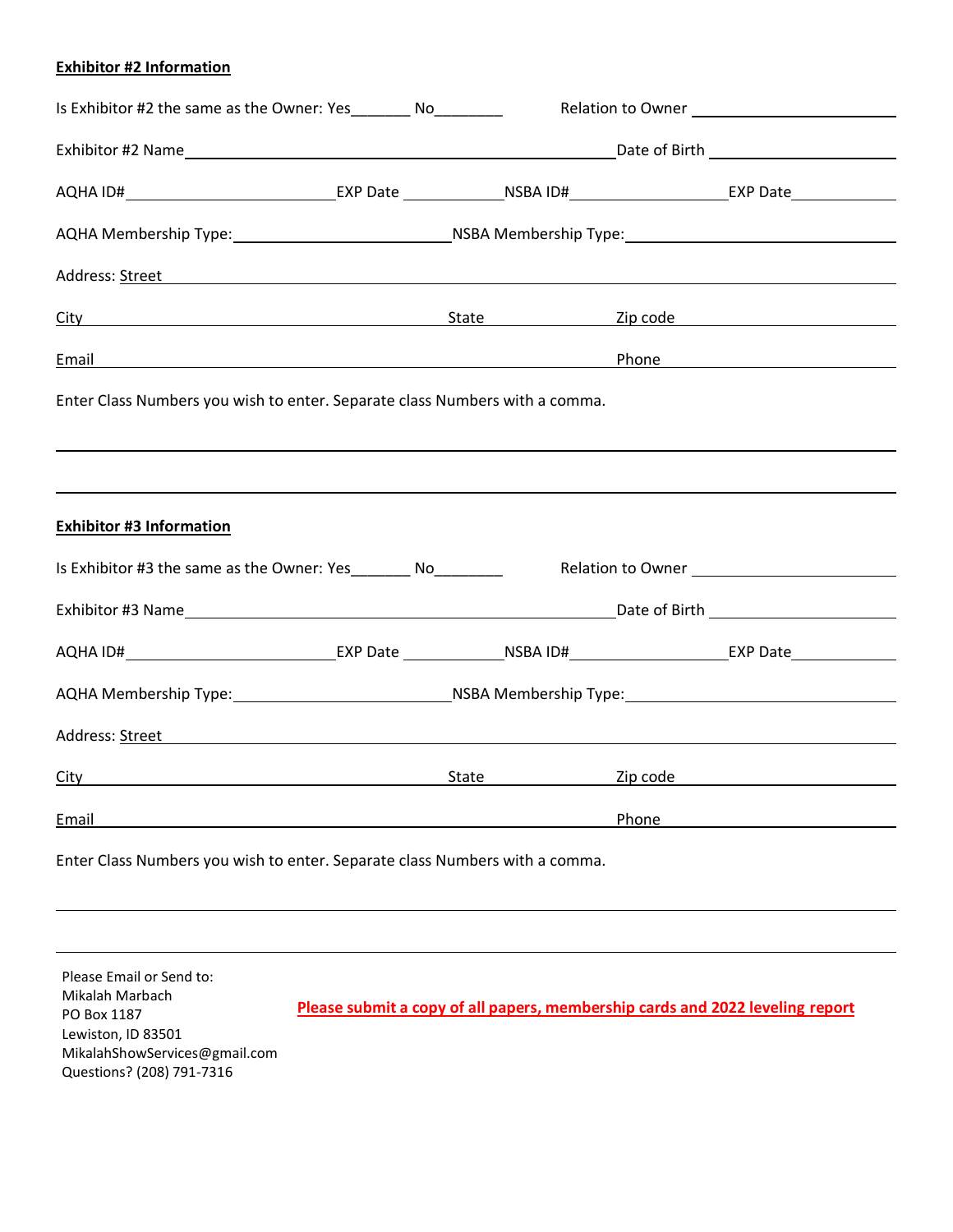### Show Pricing Sheet

#### All Novice Show: Billed Separate from Easter Bunny Special

| Fee Type                  | <b>Price</b>           | Quantity | <b>Sub Total</b> |
|---------------------------|------------------------|----------|------------------|
| All Day Fee               | \$50                   |          |                  |
| Individual Classes        | \$10                   |          |                  |
| AQHA Admin Fee            | \$8                    |          |                  |
| <b>Trail Obstacle Fee</b> | \$5.                   |          |                  |
| Haul in Fee               | \$15 Per Horse/Per Day |          |                  |

Total

#### Easter Bunny Special

| <b>Fee Type</b>            | <b>Price</b>            | <b>Number</b> | Per Judge/Horse | <b>Sub Total</b> |
|----------------------------|-------------------------|---------------|-----------------|------------------|
| Office Fee                 | \$15 Per Horse          | 1             | $X_1 =$         | \$15             |
| <b>AQHA Admin Fee</b>      | \$8 Per Judge/Per Horse |               | $X 3 =$         |                  |
| <b>Trail Fee</b>           | \$5 Per Judge           |               | $X 3 =$         |                  |
| Haul in Fee                | \$15 Per Horse/Per Day  |               | N/A             |                  |
| AQHA Open & Am Class       | \$19/Judge              |               | $X 3 =$         |                  |
| AQHA L1/Rookie/OAB Class   | \$15/judge              |               | $X 3 =$         |                  |
| <b>NSBA Class</b>          | \$13/Judge              |               | $X 3 =$         |                  |
| Leadline                   | <b>FREE</b>             |               | <b>FREE</b>     | <b>FREE</b>      |
| All Inclusive (AQHA/NSBA)  | \$375                   |               | $X_1 =$         |                  |
| Late Fee                   | \$20 4/8/2022           |               |                 |                  |
| <b>RV Hookups</b>          | \$45/Night              |               |                 |                  |
| Dry Camping                | \$20/Night              |               |                 |                  |
| Stalls By 4/8/22           | \$120                   |               |                 |                  |
| Tack Stalls by 4/8/22      | \$120                   |               |                 |                  |
| Tacks/Stalls After 4/8/22  | $+ $10$                 |               |                 |                  |
| <b>Early Arrival Stall</b> | \$30/Night              |               |                 |                  |
| Pre-Bed (Reserved by 4/8)  | \$15                    |               |                 |                  |
| <b>Unlimited Shavings</b>  | \$25                    |               |                 |                  |

Stall Circuit rate includes Thursday, Friday, Saturday, if postmarked 10 days ahead, \$20 added to the circuit rate if postmarked after pre-entry date. Shavings are in bulk. Please Stall with: Total:

**DISCLAIMER OF LIABILITY AND AGREEMENT:** I accept any and all liability for any accident, loss, damage, injury or illness to any riders, horses, owners, spectators, property, vehicles and their contents and accessories or any other person or property whatsoever, whether caused by their negligence, breach of contract or in any other way whatsoever. Horses are entered at my own risk and are subject to AQHA and NSBA rules. In case of death, accident, injury or theft, to the exhibitor, their friends & family, horses, property, etc., no claims will be honored against the Inland Empire Quarter Horse Association, Show Management or Staff and all those associated with this show. By signing below, I agree to these conditions. Participant Signature: (Must be 18 to sign)

X Date: Date: Printed Name

Parent or Legal Guardian: (Parent or Legal Guardian must sign for minor exhibitors. Must be 18 to sign):

X Date: Date: Printed Name: 2008. 2012. 2014. 2016. 2017. 2018. 2019. 2017. 2018. 2019. 2017. 2018. 2019. 2017

Name of minor signing for:  $\overline{\phantom{a}}$